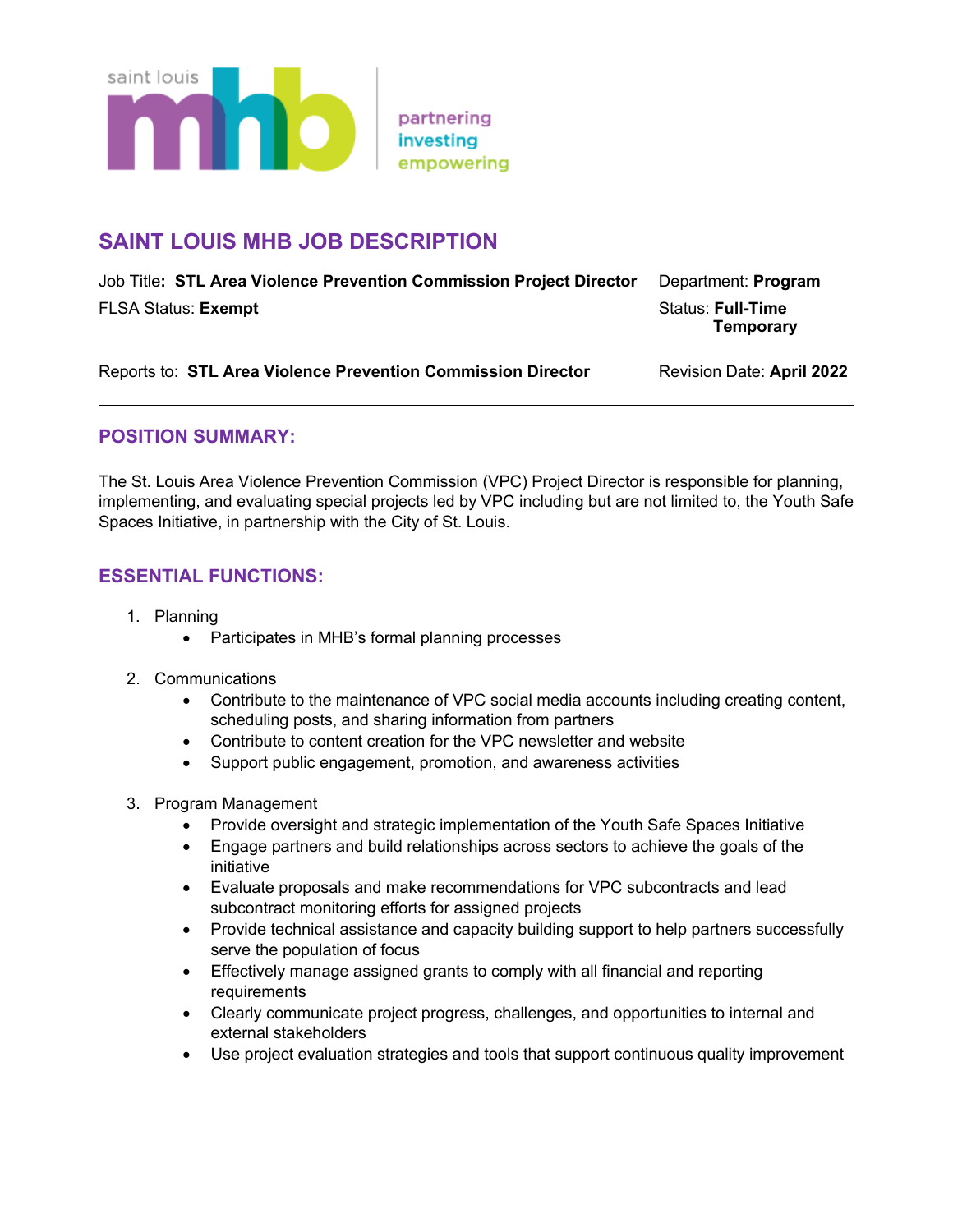- 4. Partnership Management
	- Staff and support VPC committees related to assigned special projects. Assist with coordination and facilitation of committee meetings and communicate effectively with members to promote collaboration, negotiation, and problem solving.
	- Support committees between meetings to help them achieve their goals including sending notes from meetings, scheduling future meetings, and working on follow up items
	- Represent VPC at community collaborative tables related to assigned special projects
	- Support the implementation and adaptation of evidence-based strategies for violence prevention
- 5. Other duties as assigned by management

### **QUALIFICATIONS:**

- 1. Bachelor's degree in public policy, education, public administration, planning, social work or related field plus at least 4 years' experience in project management
- 2. Knowledge of the violence prevention landscape in the St. Louis region
- 3. Excellent meeting facilitation skills
- 4. Proven ability to work independently
- 5. Excellent organizational skills
- 6. Excellent interpersonal and communication skills
- 7. Highly proficient in Microsoft Office and various other platforms
- 8. Commitment to health equity and racial justice
- 9. Valid driver's license
- 10. Reliable transportation allowing travel between locations when required
- 11. Independently mobile in a variety of locations and settings